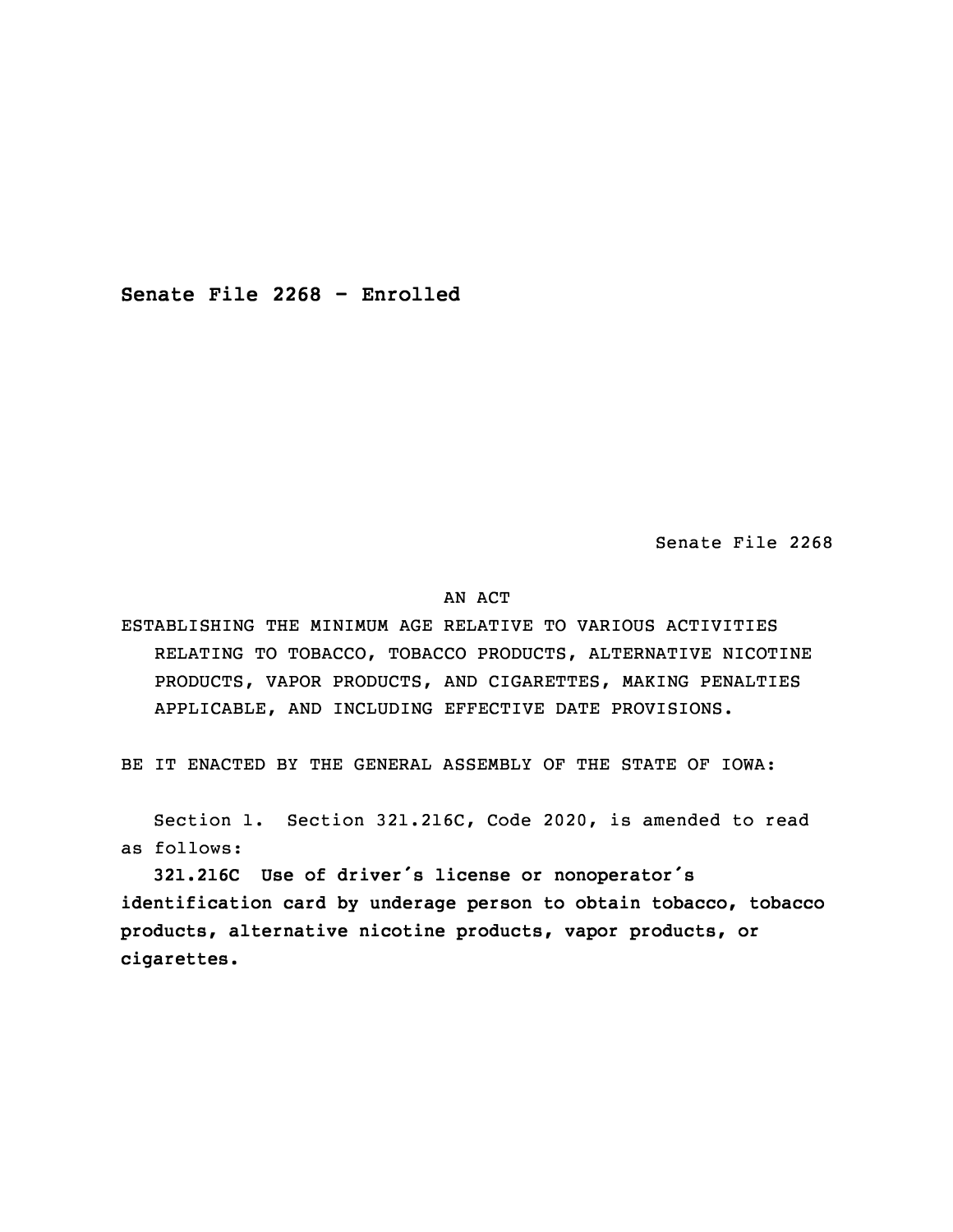A person who is under the age of eighteen twenty-one, who alters or displays or has in the person's possession a fictitious or fraudulently altered driver's license or nonoperator's identification card and who uses the license or card to violate or attempt to violate section 453A.2, subsection 2, commits <sup>a</sup> simple misdemeanor punishable as <sup>a</sup> scheduled violation under section 805.8A, [subsection](https://www.legis.iowa.gov/docs/code/2020/805.8A.pdf) 4. The court shall forward <sup>a</sup> copy of the conviction to the department.

Sec. 2. Section  $453A.2$ , subsections  $1$ ,  $2$ , and  $3$ , Code 2020, are amended to read as follows:

1. A person shall not sell, give, or otherwise supply any tobacco, tobacco products, alternative nicotine products, vapor products, or cigarettes to any person under eighteen twenty-one years of age.

2. A person under eighteen twenty-one years of age shall not smoke, use, possess, purchase, or attempt to purchase any tobacco, tobacco products, alternative nicotine products, vapor products, or cigarettes.

25 3. Possession of tobacco, tobacco products, alternative nicotine products, vapor products, or cigarettes by an individual under eighteen twenty-one years of age does not constitute a violation under this [section](https://www.legis.iowa.gov/docs/code/2020/453A.2.pdf) if the individual under eighteen twenty-one years of age possesses the tobacco, tobacco products, alternative nicotine products, vapor products, or cigarettes as part of the individual's employment and the individual is employed by a person who holds a valid permit under this [chapter](https://www.legis.iowa.gov/docs/code/2020/453A.pdf) or who lawfully offers for sale or sells cigarettes or tobacco products.

Sec. 3. Section 453A.2, subsection 8, paragraph a, subparagraph (2), Code 2020, is amended to read as follows:

 (2) The compliance effort is conducted with the advance knowledge of law enforcement officers and reasonable measures are adopted by those conducting the effort to ensure that use of tobacco, tobacco products, alternative nicotine products, vapor products, or cigarettes by individuals under eighteen twenty-one years of age does not result from participation by any individual under eighteen twenty-one years of age in the compliance effort.

Sec. 4. Section 453A.5, subsection 1, Code 2020, is amended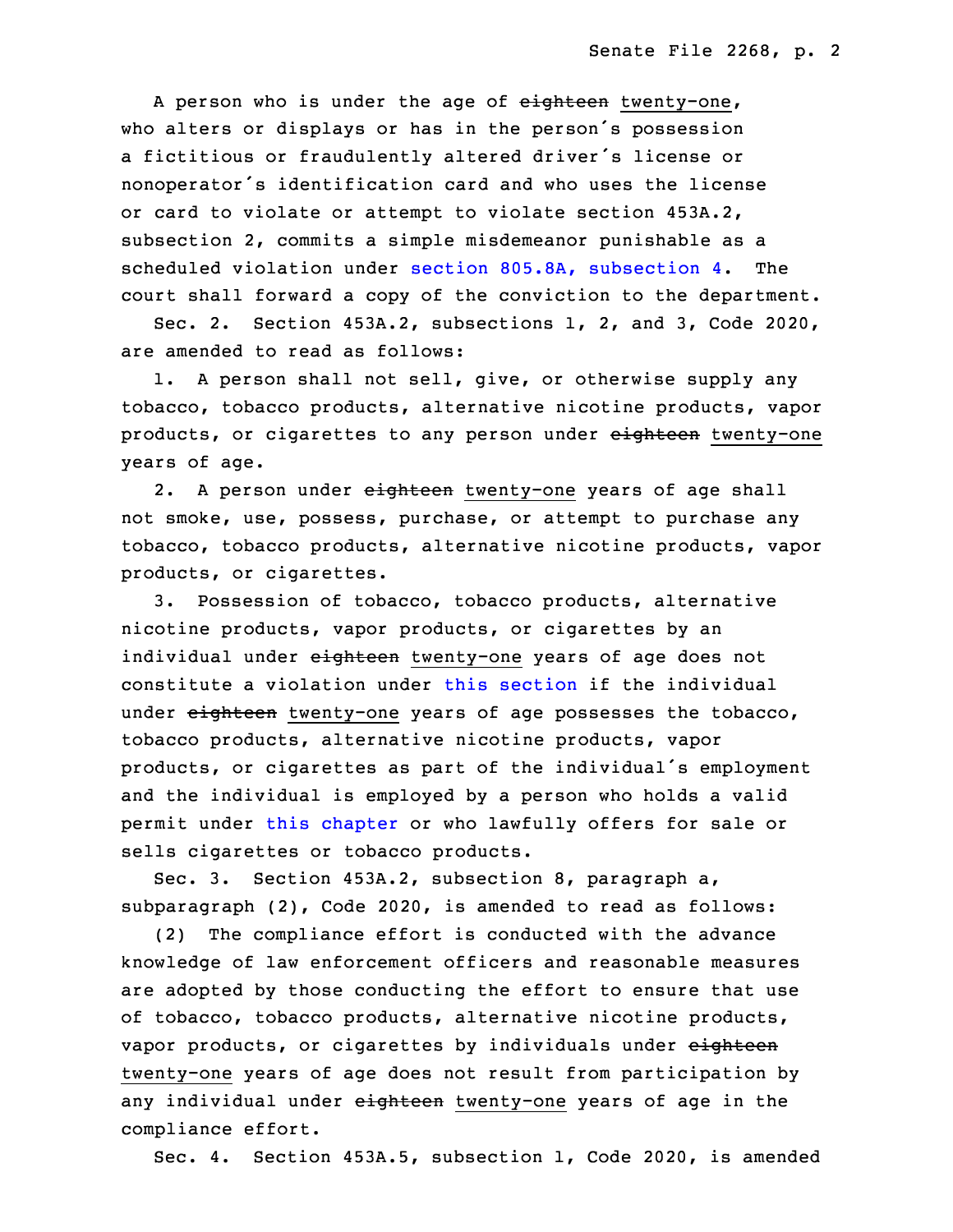to read as follows:

 1. The alcoholic beverages division of the department of commerce shall develop a tobacco compliance employee training program not to exceed two hours in length for employees and prospective employees of retailers, as defined in sections 453A.1 and [453A.42](https://www.legis.iowa.gov/docs/code/2020/453A.42.pdf), to inform the employees about state and federal laws and regulations regarding the sale of tobacco, tobacco products, alternative nicotine products, vapor products, and cigarettes to persons under eighteen twenty-one years of age and compliance with and the importance of laws regarding the sale of tobacco, tobacco products, alternative nicotine products, vapor products, and cigarettes to persons under eighteen twenty-one years of age.

 Sec. 5. Section 453A.36, subsection 6, Code 2020, is amended to read as follows:

6. Any sales of tobacco, tobacco products, alternative nicotine products, vapor products, or cigarettes made through a cigarette vending machine are subject to rules and penalties relative to retail sales of tobacco, tobacco products, alternative nicotine products, vapor products, and cigarettes provided for in this [chapter](https://www.legis.iowa.gov/docs/code/2020/453A.pdf). Cigarettes shall not be sold through any cigarette vending machine unless the cigarettes have been properly stamped or metered as provided by this subchapter, and in case of violation of this provision, the permit of the dealer authorizing retail sales of cigarettes shall be revoked. Payment of the permit fee as provided in [section](https://www.legis.iowa.gov/docs/code/2020/453A.13.pdf) 453A.13 authorizes <sup>a</sup> cigarette vendor to sell tobacco, tobacco products, alternative nicotine products, vapor products, and cigarettes through vending machines. However, tobacco, tobacco products, alternative nicotine products, vapor products, and cigarettes shall not be sold through a vending machine unless the vending machine is located in a place where the retailer ensures that no person younger than eighteen twenty-one years of age is present or permitted to enter at any time. Tobacco, tobacco products, alternative nicotine products, vapor products, and cigarettes shall not be sold through any cigarette vending machine if such products are placed together with any nontobacco product, other than matches, in the cigarette vending machine. This [section](https://www.legis.iowa.gov/docs/code/2020/453A.36.pdf) does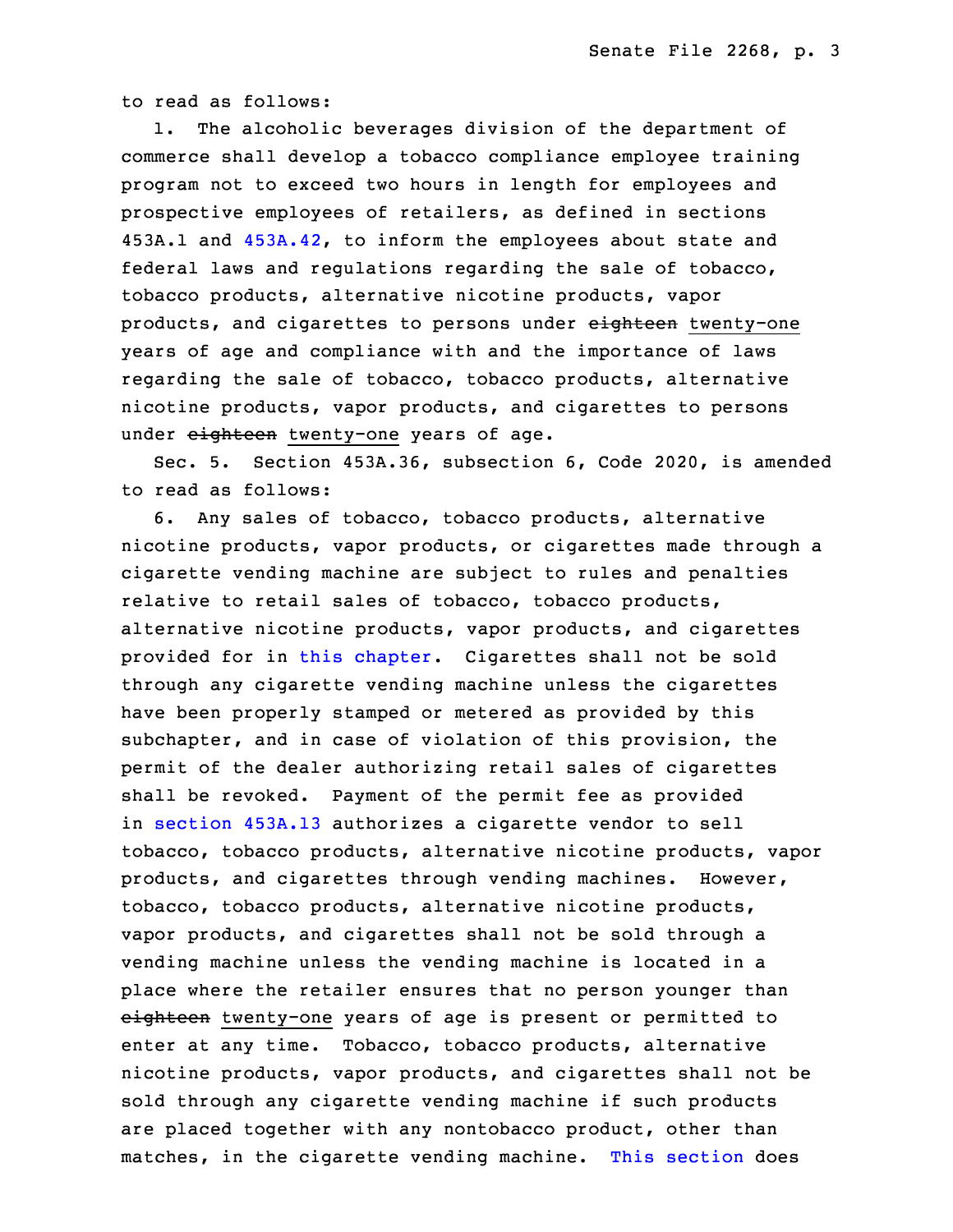not require a retail permit holder to buy a cigarette vendor's permit if the retail permit holder is in fact the owner of the cigarette vending machines and the machines are operated in the location described in the retail permit.

Sec. 6. Section 453A.39, subsection 2, paragraphs b and c, Code 2020, are amended to read as follows:

 *b.* A manufacturer, distributor, wholesaler, retailer, or distributing agent or agent thereof shall not give away any tobacco, tobacco products, alternative nicotine products, vapor products, or cigarettes to any person under eighteen twenty-one years of age, or within five hundred feet of any playground, school, high school, or other facility when such facility is being used primarily by persons under age eighteen twenty-one for recreational, educational, or other purposes.

29 *c.* Proof of age shall be required if <sup>a</sup> reasonable person could conclude on the basis of outward appearance that a prospective recipient of a sample may be under eighteen twenty-one years of age.

Sec. 7. Section 453A.47B, Code 2020, is amended to read as follows:

35 **453A.47B Requirements for mailing or shipping —— alternative nicotine products or vapor products.**

 <sup>A</sup> retailer shall not mail, ship, or otherwise cause to be delivered any alternative nicotine product or vapor product in connection with <sup>a</sup> delivery sale unless the retailer meets all of the following apply conditions:

1. Prior to sale to the purchaser, the retailer verifies that the purchaser is at least eighteen twenty-one years of age through or by one of the following:

9 *a.* <sup>A</sup> commercially available database, or aggregate of databases, that is regularly used by government and businesses for the purpose of age and identity verification.

 *b.* Obtaining <sup>a</sup> copy of <sup>a</sup> valid government-issued document that provides the name, address, and date of birth of the purchaser.

2. The retailer uses a method of mailing, shipping, or delivery that requires the signature of a person who is at least eighteen twenty-one years of age before the shipping package is released to the purchaser.